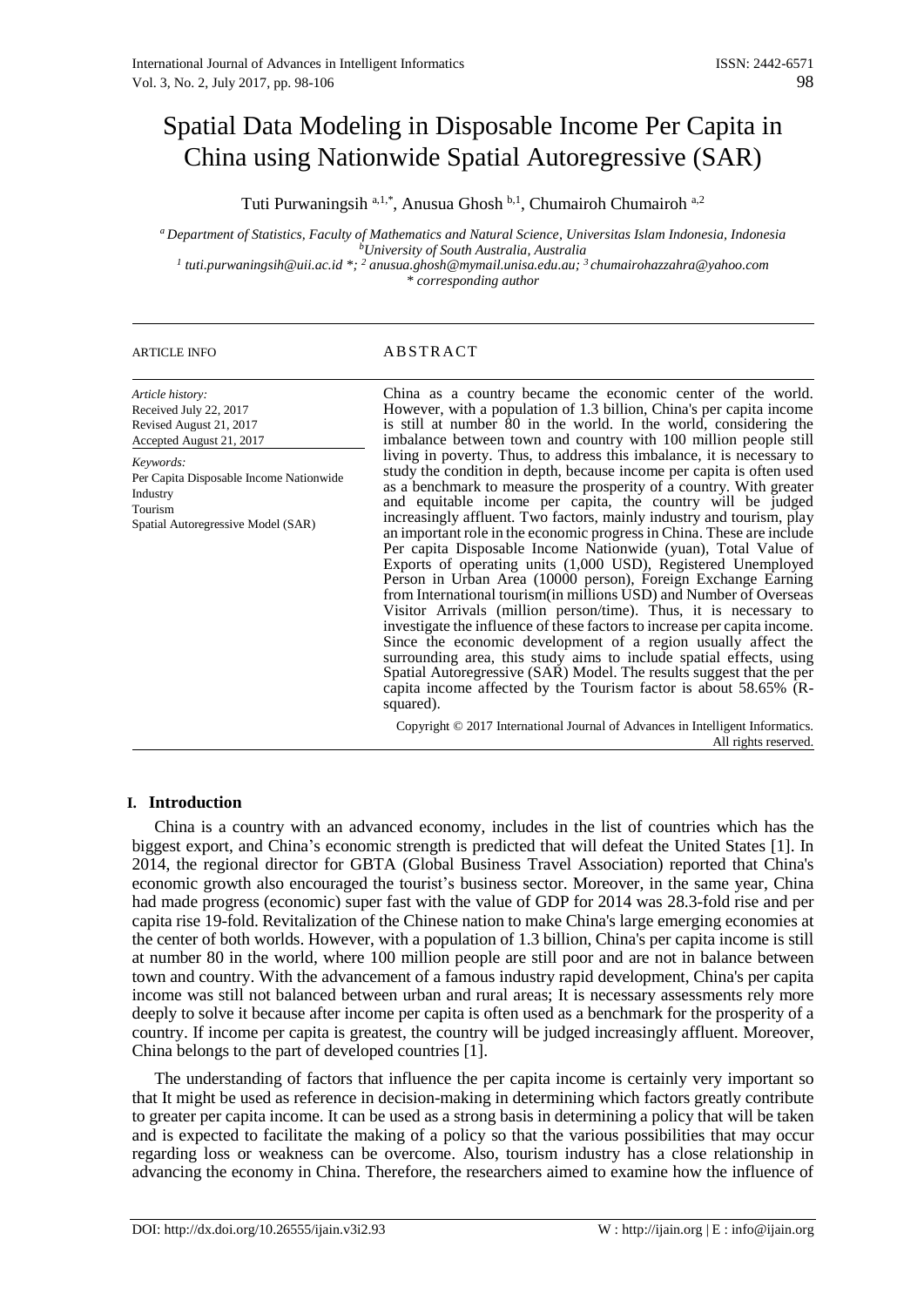industry and tourism on the economy, particularly its effect on per capita income. The form of analysis is using spatial regression analysis. It is based on the theory advanced by Tobbler that everything is interconnected with each other, but something closer more influence [2]. Their spatial effects are a common problem among the regions and especially the regions adjacent to each other [3]. With this is expected to be found the significant factors that affect the income per capita the research could found the measurement to improve the welfare of the community equally.

# **II. Literatur Review**

## *A. Spatial Statistics*

Spatial statistics is a statistical method used to analyze spatial data. Spatial data is data that contains information "location," so not only "what" measurable but indicates the location where the data is located. Spatial data may include information regarding the geographic location such as the location of the latitude and longitude of each border region and between regions. Simply put spatial data expressed as the address information. In another form, spatial data is expressed in the form of grid coordinates as in the grain map or the form of pixels as in the form of satellite imagery. Thus the approach of spatial statistical analysis is usually presented in the form of thematic maps [2].

# *B. Spatial Data Analysis*

Spatial data is data that contains the location or geographical information of a region. Spatial analysis leads to many operations and concepts including simple calculations, classifications, structuring, geometric overlap, and cartographic modeling [4]–[6]. In general, spatial analysis requires data based on the location and contains the characteristics of the location. Spatial analysis consists of three groups namely visualization, exploration, and modeling. Visualization is to inform the results of spatial analysis. Exploration is to process spatial data with statistical methods. While modeling is showing the existence of the concept of causality by using methods from spatial data sources and nonspatial data to predict the existence of spatial patterns [7], [8]. Locations in spatial data should be measured to be aware of any spatial effects that occur. Location information can be identified from two sources [9]:

- 1. Neighborhood relations. The neighboring relationship reflects the relative location of one spatial unit or location to another in a given space. The neighboring relationships of the spatial units are usually formed on the map. The neighborhood of these spatial units is expected to reflect a high degree of spatial dependence when compared to spatially located units that are located far apart.
- 2. Distance (distance). Location in a certain space with the latitude and longitude into a source of information. This information is used to calculate the distance between the points contained in space. It is expected that the strength of spatial dependence will decrease according to the distance.

# *C. Spatial Autocorrelation*

Spatial autocorrelation is an estimate of the correlation between the value of observations relating to spatial locations at the same variable. Positive spatial autocorrelation shows the similarity value from adjacent locations and tend to cluster. Negative spatial autocorrelation shows that the adjacent locations have different values and tend to spread [2]. Characteristics of spatial autocorrelation expressed by Kosfeld, namely:

- 1. If there is a systematic pattern in the spatial distribution of observed variables, then there is spatial autocorrelation.
- 2. If the proximity or adjacency between regions closer, it can be said there is positive spatial autocorrelation.
- 3. Negative spatial autocorrelation illustrates a pattern adjacency unsystematic.
- 4. The random pattern of spatial data showed no spatial autocorrelation.

Measurement of spatial autocorrelation for spatial data can be calculated using the Moran's Index (Moran), Geary's C, and Tango's excess. In this study, the analysis method is limited only to the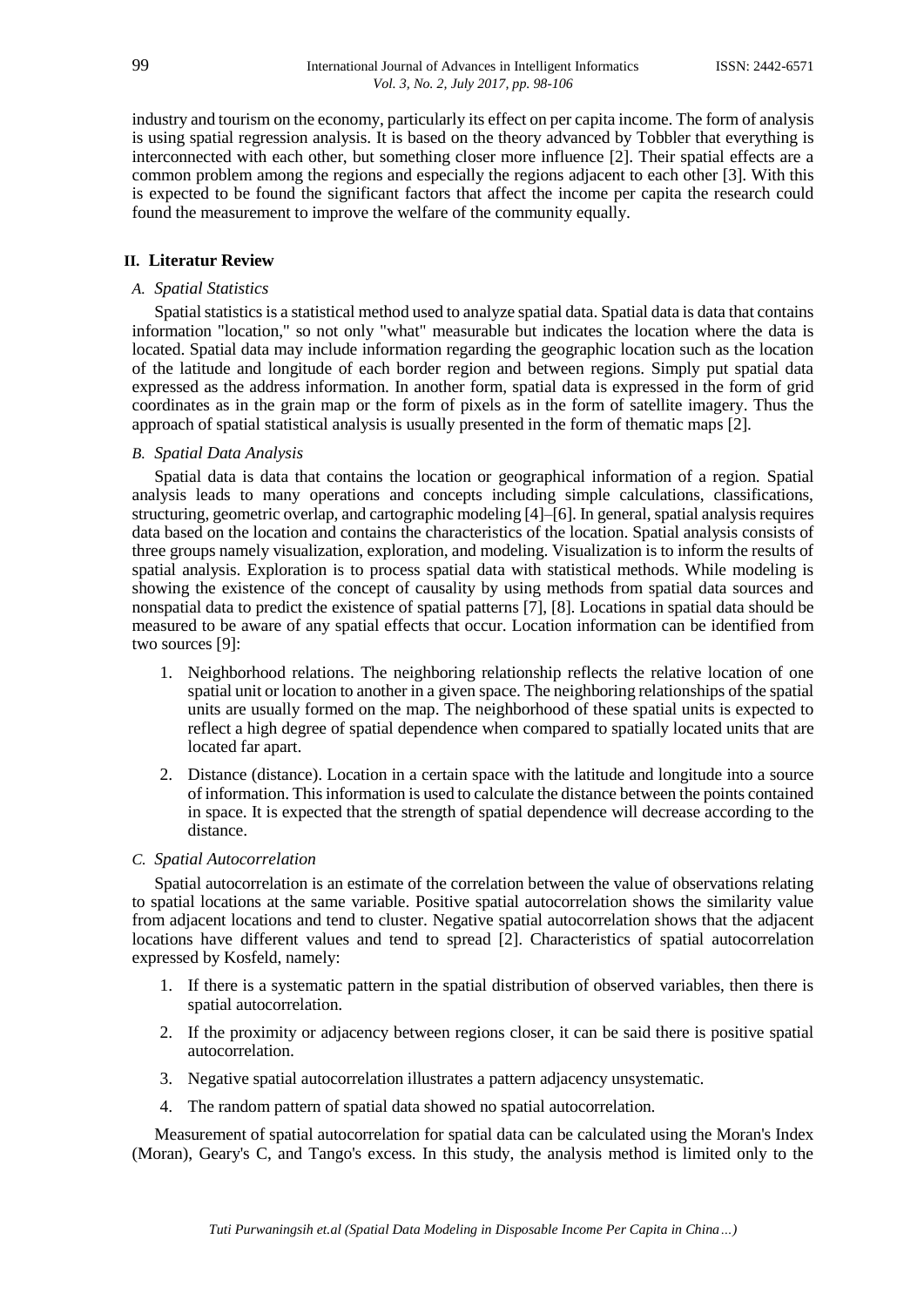method of Moran's Index (Moran) [2], [10]. This method can be used to detect the onset of spatial randomness. This spatial randomness may indicate clusterization or forming a trend towards space.

### *D. Spatial Weighted Matrix*

Spatial weighted matrix is a matrix that expresses the relationship of the observed region that belongs to  $n \times n$  and is denoted by W. The general matrix form of spatial weights (W) shown in (1).

$$
w = \begin{bmatrix} w_{11} & w_{12} & \cdots & w_{1n} \\ w_{11} & w_{11} & \cdots & w_{11} \\ \vdots & \vdots & \ddots & \vdots \\ w_{11} & w_{11} & \cdots & w_{11} \end{bmatrix}
$$
 (1)

The elements of W above are  $w_{ij}$  with i are rows in elements W and j are columns in elements W and are regions around the observation location  $i$ , element  $W$  above can have two values that are zero and one [11]. Where the value of  $w_{ii} = 1$  for the region adjacent to the location of the observation, while the value  $w_{ii} = 0$  for areas not adjacent to the observation location [12]–[14]. In general there are three types of interaction or border crossing area [15]–[17], namely:

1. Rook Contiguity

Rook contiguity is the contact of one side with the other side of the neighboring area. The value of each element is that if the location *i* and *j* are in contact with the side then  $w_{ij} = 1$ . However, if the location *i* and *j* are not touching side then  $w_{ij} = 0$ . 2

2. Bishop Contiguity

Bishop contiguity is the juxtaposition of one region with another neighbor. The value of each element is that if the location *i* and *j* touch the vertex then  $w_{ii} = 1$ . However, if the location of *i* and *j* is not touching the vertex then  $w_{ij} = 0$ .

3. Queen Contiguity

Queen contiguity is the contact of the side and corner of the one region with other areas of combined rook contiguity and bishop contiguity. As for the value of each element that is if location *i* and *j* touching side or vertex then  $w_{ij} = 1$ . However, if location *i* and *j* not touching side or corner point then  $w_{ij} = 0$ .

### *E. Moran's Index*

The theory of spatial autocorrelation is an important element according to investigation process of geographical spatial from different viewpoints [18]. Moran's I is a development of the Pearson correlation in the univariate data series. Pearson correlation (ρ) between the predictor variables and the response variable with a lot of data n using formula (2).

$$
\rho = \frac{\sum_{i=1}^{n} (x_i - \bar{x})(y_i - \bar{y})}{\sqrt{\sum_{i=1}^{n} (x_i - \bar{x})^2 \sum_{i=1}^{n} (y_i - \bar{y})^2}}
$$
\n(2)

where  $\bar{x}$  and  $\bar{y}$  the Pearson correlation equation is an average sample of predictor variables and the response. Ρ value is used to measure whether the predictor variables and the response correlated.

The coefficient of Moran's I used to test the spatial dependency or autocorrelation between observations or location [19]–[21]. The test statistic used formula (3) to (10) with the hypothesis for H0 is I = 0 (no autocorrelation between locations), and H1 is I  $\neq$  0 (autocorrelation between locations).

$$
Z_{hiung} = \frac{I - I_o}{\sqrt{\text{var(I)}}} \sim N(0,1) \tag{3}
$$

*Tuti Purwaningsih et.al (Spatial Data Modeling in Disposable Income Per Capita in China…)*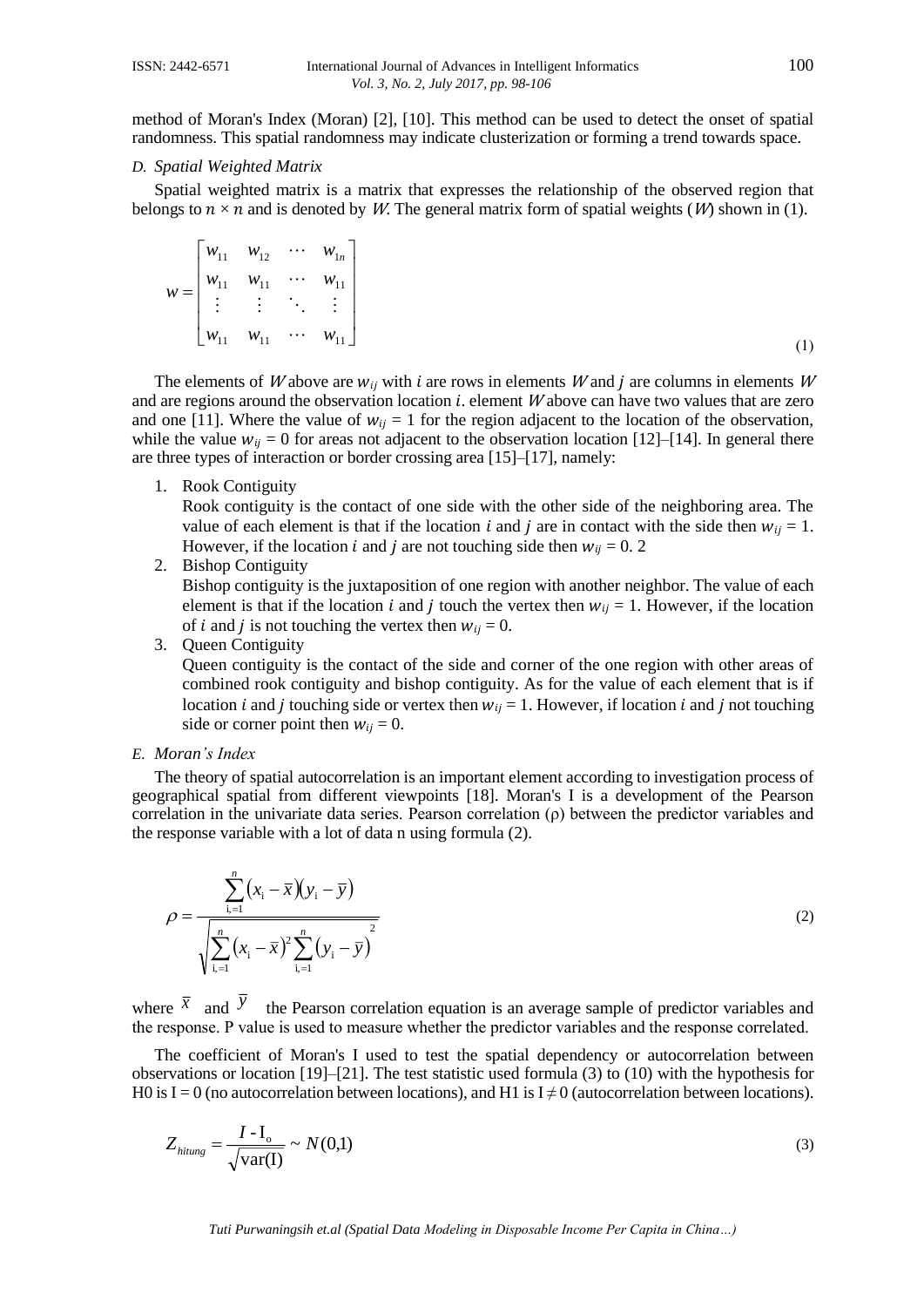where

$$
I = \frac{n}{\sum_{i=1}^{n} \sum_{j=1}^{n} w_{ij}} \frac{\sum_{i=1}^{n} \sum_{j=1}^{n} w_{ij} (x_i - \bar{x})(x_j - \bar{x})}{\sum_{i=1}^{n} (x_i - \bar{x})^2}
$$
(4)

$$
E(I) = I_o = -\frac{1}{n-1}
$$
\n<sup>(5)</sup>

$$
var(I) = \frac{n^2 S_1 - n S_2 + 3S_o^2}{(n^2 - 1)S_o^2}
$$
\n(6)

$$
S_{1} = \frac{1}{2} \sum_{i \neq j}^{n} (w_{ji} + w_{ij})^{2}
$$
 (7)

$$
S_o = \sum_{i=1}^{n} \sum_{j=1}^{n} w_{ij}
$$
 (8)

$$
w_{\rm io} = \sum_{j=1}^{n} w_{\rm ij} \tag{9}
$$

$$
w_{\rmoi} = \sum_{j=1}^{n} w_{ji} \tag{10}
$$

Where xi are variable data to location-i ( $i = 1, 2, ..., n$ ), *xj* as the variable data to location-j( $j = 1$ , 2, ..., n),  $\bar{x}$  for Data Average, var (I) ar varians Moran's I, and E(I) is an expected value Moran's I. Decision-making reject Ho if  $|Z_{\text{hitung}}| > Z_{\alpha/2}$ . The value of the index I is between -1 and 1. If I is lo, the data has a positive autocorrelation, if I < Io, the data has negative autocorrelation, and Moran index value is zero indicating no groups. Moran index value does not guarantee the accuracy of measurement if the weighting matrix used are not standardized weighting.

#### *F. Spatial Autoregressive Model (SAR*)

Spatial Model Autoregressive is a model that combines a simple regression model with spatial lag dependent variable using cross-section data [3], [10]. Autoregressive spatial models were formed when  $W2 = 0$  and  $\lambda = 0$ , so that this model assumes that the autoregressive process only on the response variable [10]. The general model SAR is shown in (11).

$$
y = \rho W_1 y + X\beta + \varepsilon \tag{11}
$$

where  $\mathbf{\varepsilon} \sim N(0, \sigma^2 \mathbf{I})$ , y is bounded variable vector size  $n \times 1$ ,  $\rho$  are spatial autocorrelation coefficient on dependent variable, W is a spatial weighted matrix of  $n \times n$  size, X for free variable matrix size  $n \times (k+1)$ , β represent a vector of regression coefficient parameters measuring  $k \times 1$ , and ε is a vector error free autocorrelation size  $n \times 1$ . While estimation of β parameter in Spatial Autoregressive Model obtained by using likelihood maximum method is as in (12).

$$
\beta = (X'X)^{-1}X'(y - \rho Wy) \tag{12}
$$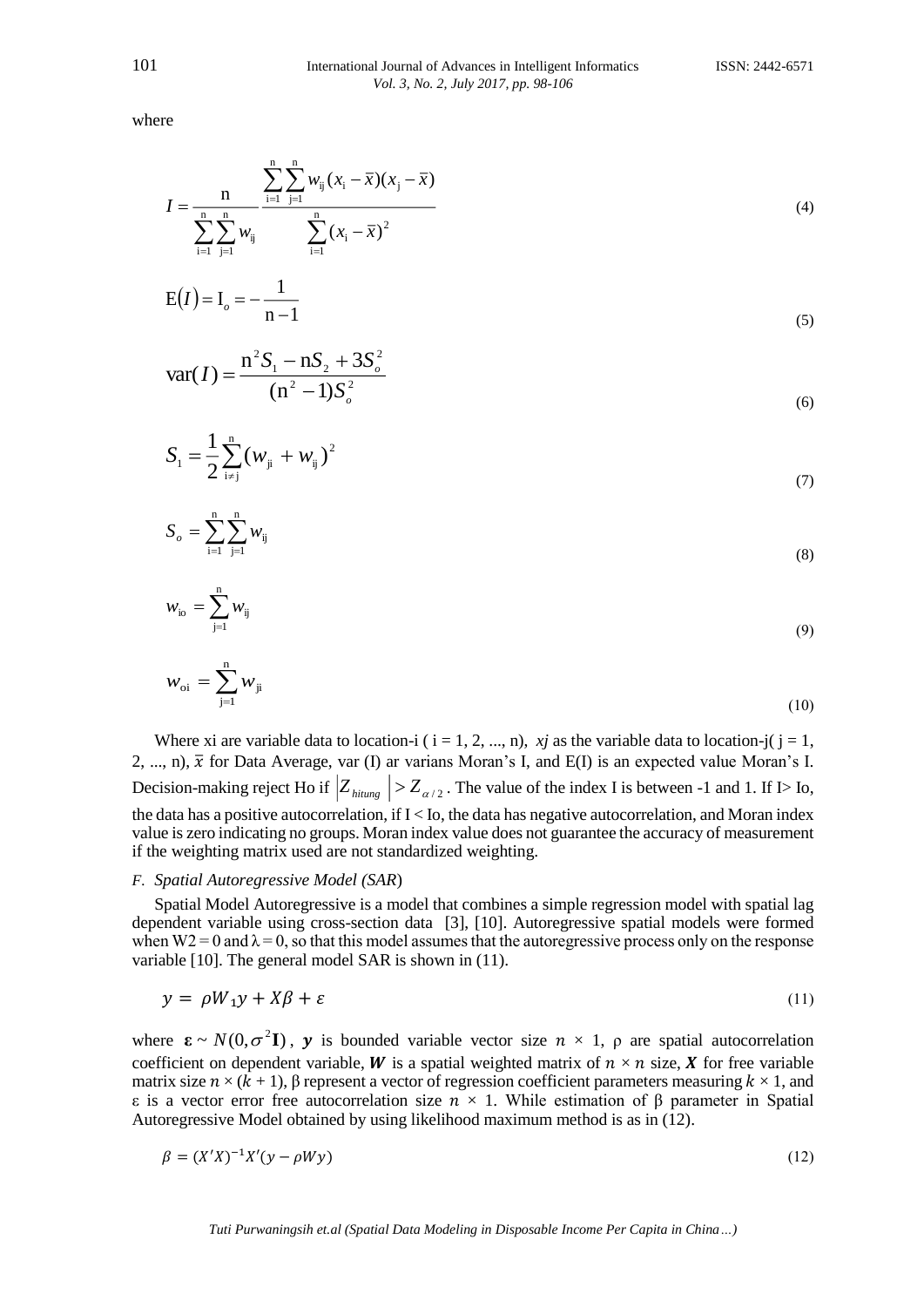This model is the development of the first order autoregressive model, where the response variable in addition affected by the lag response variable itself is also influenced by the predictor variables. Autoregressive process also has similarities with the analysis of the time series as the first order autoregressive spatial models.

#### **III. Methods**

The analytical method used is the method of spatial regression analysis, namely Spatial Autoregressive Model (SAR). The method of research is done using algorithms (Fig.1).



Fig. 1. Flowchart of Research Method

The data used is secondary data, the existing data on the website of the National Bureau of Statistics of China in 2014. The variables used are Per Capita Disposable Income Nationwide (yuan), Foreign Exchange Earnings from International Tourism (USD million), Total Value of Exports of operating units (1,000 US dollars), Registered Unemployed Persons in Urban Area (10000 persons), Number of Overseas Visitor Arrivals (million person-times), Number of Industrial Enterprises above Designated Size (unit).

#### **IV. Result and Discussion**

# *A. Data Exploration using Thematic Map*

Before analyzing the Moran's Index, The research aim to explore the thematic map of the variables. This is to see whether there was a spatial pattern or no. Fig 2 are the results of the thematic map on each variable. It shows that there was a spatial correlation pattern between regions. It is indicated that was a positive spatial correlation between regions because the same colors are closed each other this notify that same value are closed each other. These diagnostics are not certainly true before the research continued to calculate the Moran's Index between the variables. The next paragraph explains this hypothesis.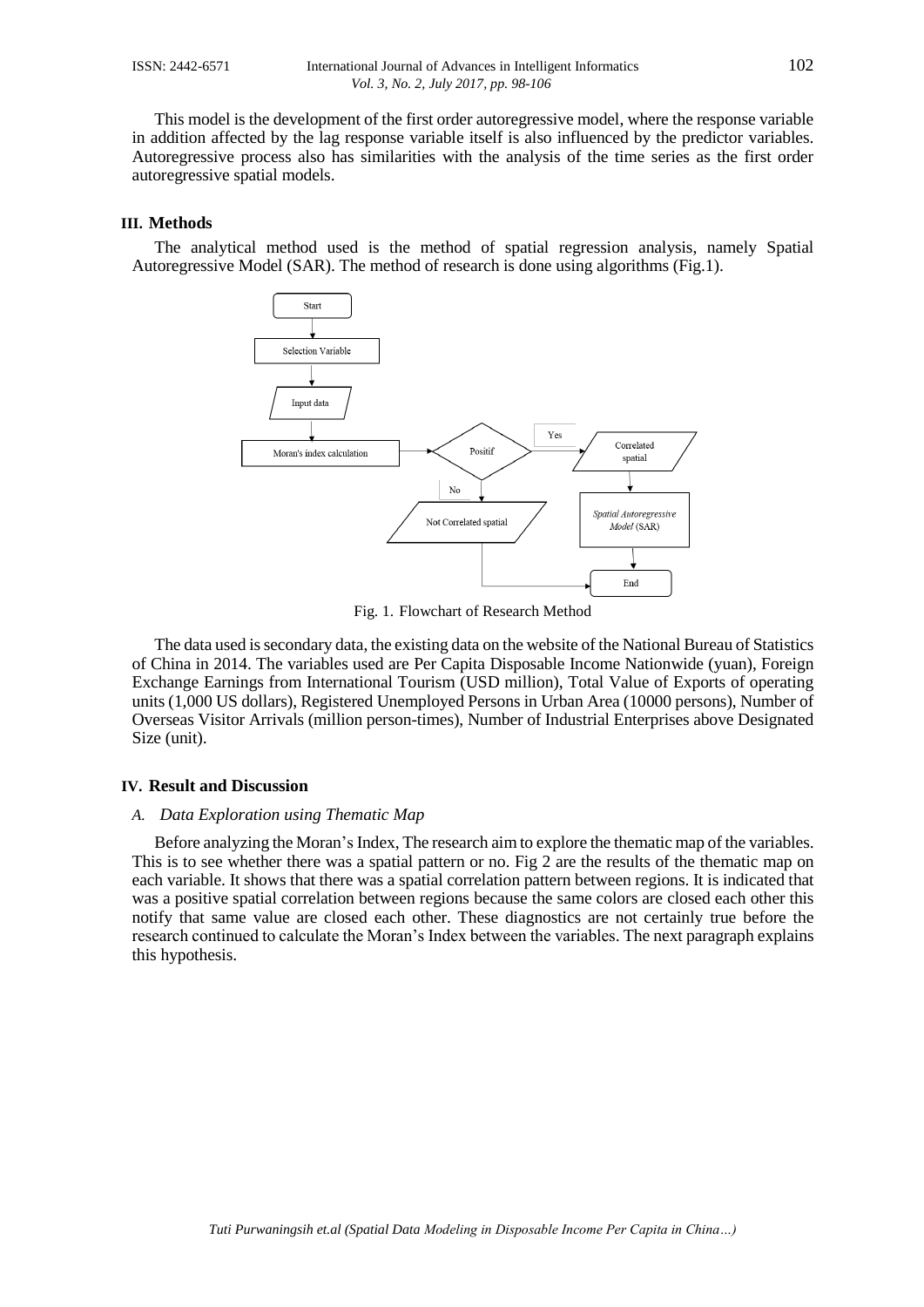# 103 International Journal of Advances in Intelligent InformaticsISSN: 2442-6571 *Vol. 3, No. 2, July 2017, pp. 98-106*

 $\Box$ 

 $\times$ 



45 Quantile: PNGNGGRN14

Quantile: PNGNGGRN14

 $1.69:18.7(11)$ 



(c) *Mapping Foreign Exchange Earnings from International Tourism (USD million)*



(e) *Mapping Number of Industrial Enterprises above Designated Size (unit)*



(d) *Mapping Registered Unemployed Persons in Urban Area (10000 persons)*



(f) *Mapping Total Value of Exports of operating units (1,000 US dollars)*



# *B. Moran's Index*

Quantile: INDUSTRI14

Furthermore, for a measure of certainty whether there is a correlation between the value of observations relating to spatial locations on the same variables that indicate the similarity value of the locations are adjacent and tend to cluster can be done through the measurement of spatial autocorrelation in this case used Moran's Index method. The results are shown in Fig.3.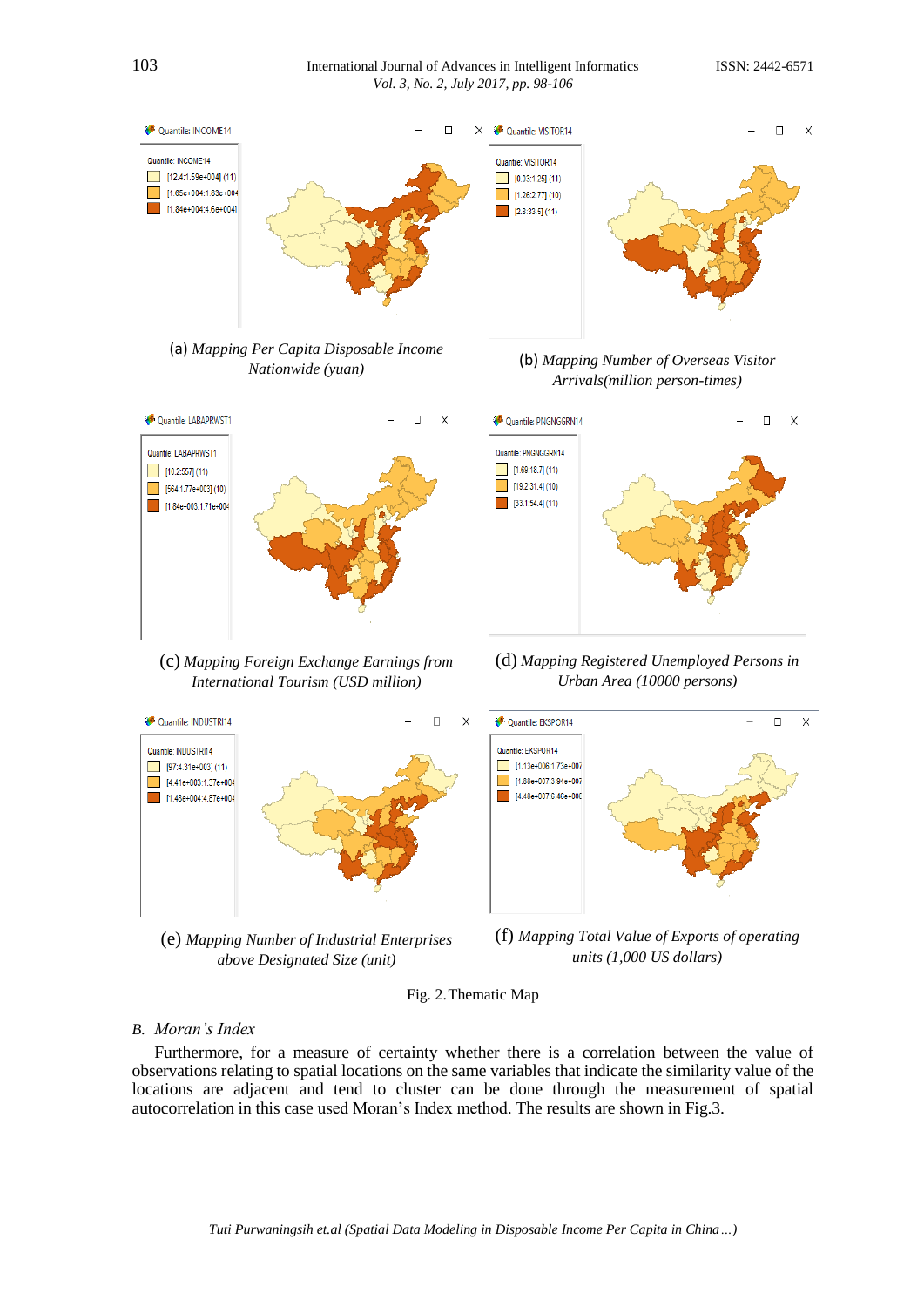

(a) *Moran's Index Per Capita Disposable Income Nationwide (yuan)*



(c ) *Moran's Index Foreign Exchange Earnings from International Tourism*



(e) *Moran's Index Number of Industrial Enterprises Above Designated Size (unit)*



(b) *Moran's Index Number of Overseas Visitor Arrivals (million person-times)*



(d) *Moran's Index Registered Unemployed Persons in Urban Area (10000 persons)*



(f) *Moran's Index Total Value of Exports of operating units (1,000 US dollars)*

# Fig. 3. Moran's Index

From the calculation using Geoda, found that there wasthree variables that have a positive Moran's Index value, namely: Nationwide Per Capita Disposable Income (yuan) with the value  $I = 0.352$ , Foreign Exchange Earnings from International Tourism to the value  $I = 0.02$ , and Registered Unemployed persons in Urban Area (10000 persons) with a value of  $I = 0,154$ . Moran positive index value indicates that the variable has an element of proximity or adjacency between regions closer.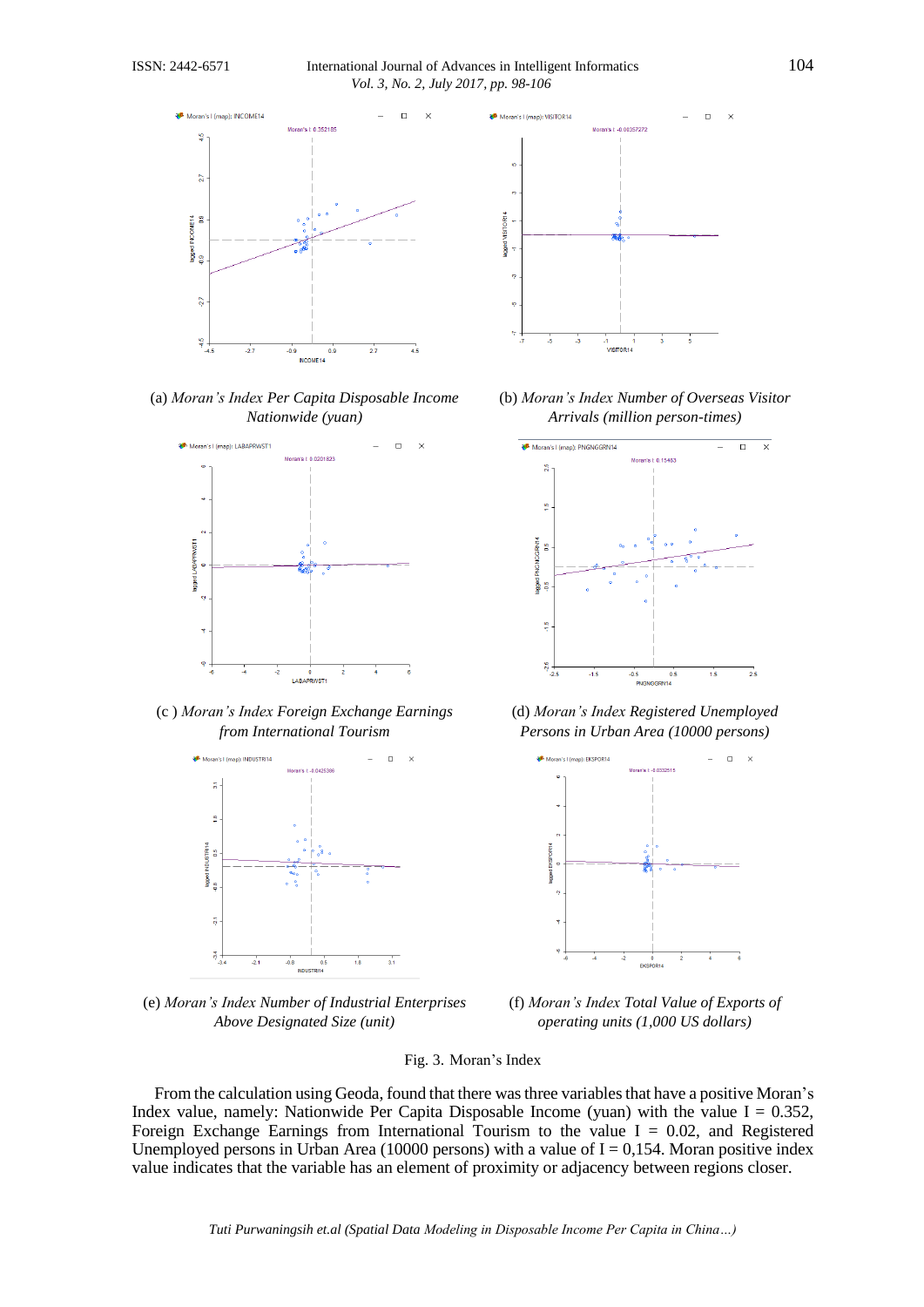#### *C. SAR Model*

After the Moran index value calculation, the next analysis was using SAR Model. Table 1 shows the output result of SAR model which has indicated that the variable export was not significant. After spending the variables are not significant, then get the output with all the significant variables are as shown in Table 2.

|  | Table 1. Output SAR with all variables |  |  |
|--|----------------------------------------|--|--|
|--|----------------------------------------|--|--|

| Variable            | Coefficient | <b>Std. Error</b> | <b>Z-Value</b> | <b>Probability</b> |
|---------------------|-------------|-------------------|----------------|--------------------|
| W Income            | $-0.18$     | 0.149             | $-1.211$       | 0.225              |
| Constant            | 14882.95    | 3005.09           | 4.952          | 0.000              |
| <b>Industry</b>     | $-0.415$    | 0.1764            | $-2.353$       | 0.018              |
| <b>Tourism</b>      | 5.827       | 1.053             | 5.590          | 0.000              |
| <i>Export</i>       | 4.527       | 2.751             | 1.645          | 0.099              |
| <b>UnEmployment</b> | 269.41      | 96.986            | 2.777          | 0.0054             |
| <b>Visitor</b>      | $-3167.35$  | 521.096           | $-6.078$       | 0.000              |

| Variable       | <b>Coefficient</b> | <b>Std. Error</b> | <b>Z-Value</b> | <b>Probability</b> |
|----------------|--------------------|-------------------|----------------|--------------------|
| W Income       | $-0.09913$         | 0.1559            | $-0.635$       | 0.524              |
| Constant       | 16881.27           | 2995.897          | 5.634          | 0.000              |
| <b>Tourism</b> | 5.608              | 0.9178            | 6.111          | 0.000              |
| <b>Visitor</b> | 2448.09            | 505.1265          | $-4.846$       | 0.000              |

Table 2. Output SAR with significant variables.

Based on the Table 1 and 2 can be obtained Model Spatial Autoregressive (SAR) for Nationwide Per Capita Disposable Income (yuan) China in 2014 was as shown in (12).

$$
y_i = -0.09913 \sum_{j \neq i}^{N} W_{ij} \, \mathcal{Y}_j + 5,6087 \, \mathcal{X}_1 - 2448,09 \, \mathcal{X}_2 + \mathcal{E}_i \tag{12}
$$

At level  $\alpha = 5\%$ , it can be said that the Nationwide Per Capita Disposable Income (yuan) in a regions i affected by the number of Per Capita Disposable Income Nationwide (yuan) of their neighbors. Interpretation of Spatial Autoregressive models are for each additional 1% Foreign Exchange Earnings from International Tourism alone will increase the average Per Capita Disposable Income Nationwide (yuan) by 100 (e5,6087-1)%. Variable Number of Overseas Visitor Arrivals (million person-times) had a regression coefficient is negative then for every increase of 1% Number of Overseas Visitor Arrivals (million person-times) will lower the Nationwide Per Capita Disposable Income (yuan) by  $100 (1 - e^{-2448,09(1)})$ %.

The coefficient of determination for the model Spatial Autoregressive (SAR) of 0.5865 means that the model can explain the diversity Nationwide Per Capita Disposable Income (yuan) amounted to 58.65%, while the rest is explained by variables outside the model.

### **V. Conclusion**

Data Per Capita Disposable Income Nationwide (yuan) in China from year 2014 can be modeled using SAR and there was two factors used significantly influence Nationwide Per Capita Disposable Income (yuan). It is Foreign Exchange Earnings from International Tourism and Number of Overseas Visitor Arrivals (million person-times). In addition, this study can also be used as the basis for the government in China in order to enhance the Foreign Exchange Earnings from International Tourism